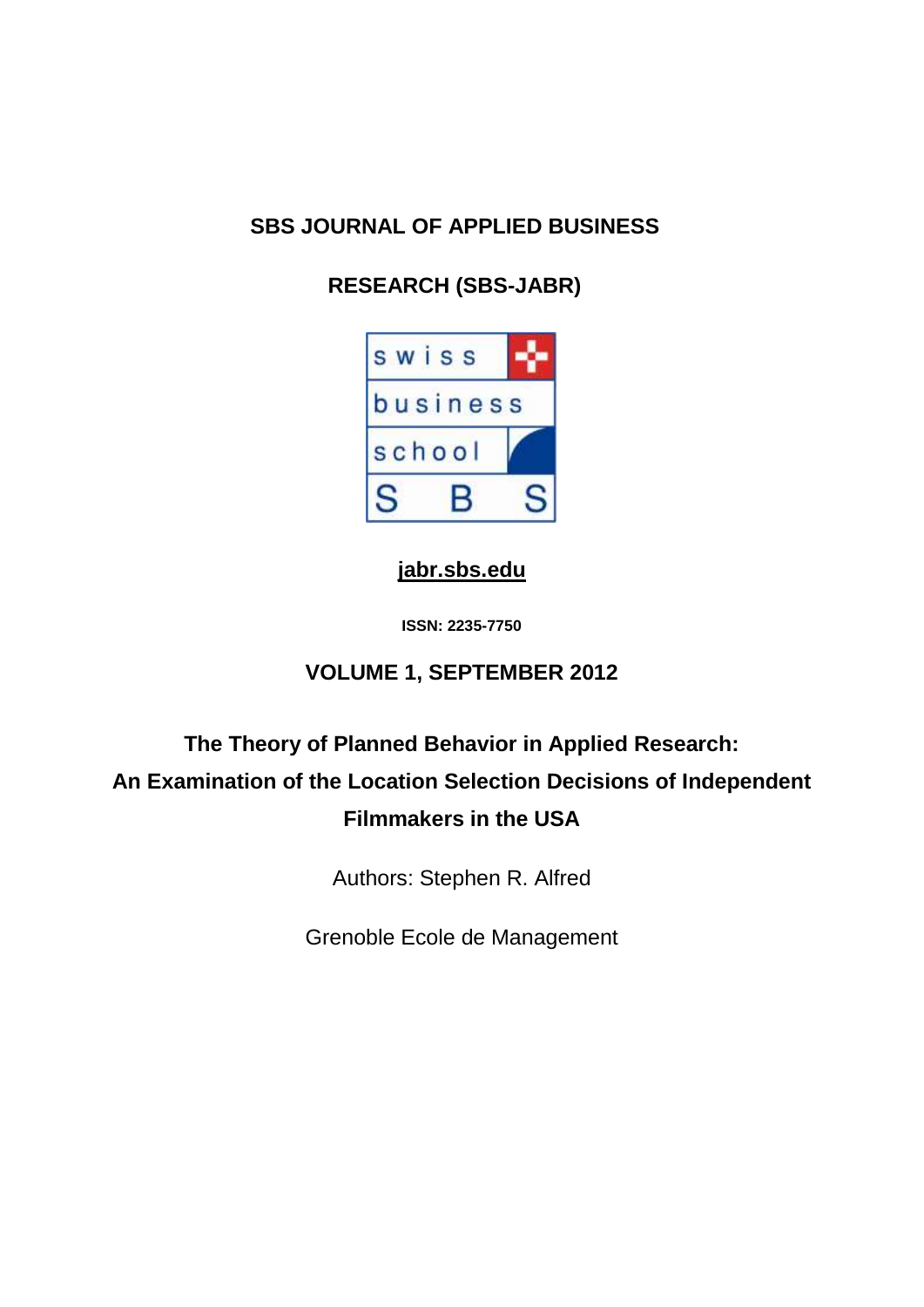### **Abstract**

In spite of the historical contributions of the U.S. film and television industry to the national and the global economy, and the significance of location selection to a production's success, to date, there has been a paucity of research regarding the influences which ultimately affect the location selection decisions of film industry management. Utilizing the Theory of Planned Behavior (TPB) and applied research methods, this study explored the phenomenon of location selection for six (6) independent motion picture productions throughout the contiguous United States, with implications for further study of this phenomenon.

### *Key words:*

*Film Industry, Theory of Planned Behavior, Applied Research, Independent Film, Location Branding*

# **1. Introduction**

In 2011, the global box office receipts for the motion picture industry reached over \$32 billion worldwide, and while there was a 4% decrease in North America (to \$10.2 billion), the international box office receipts reached \$22.4 billion (Motion Picture Association of America, 2012). In the USA, the motion picture and television industry contributed over \$175 billion in revenue to the national economy, resulting in over "\$15billion annually to federal and state coffers" (MPAA, 2012), and boasted over 11 billion in trade surplus (Motion Picture Association of America, 2009). The industry in the U.S.A over the past seventeen years has become decentralized around the traditional filming locations (Hollywood) California, (New York City) New York, and (Chicago) Illinois.

Increasingly, the establishment of film commissions in 35 of the 46 remaining contiguous U.S. states, and in Hawaii has spurred increased competition amongst states for motion picture and television investment dollars. Those states who are successful in attracting film, television series', and their related production companies experience a substantial "ripple effect," as they reap secondary, tertiary, and even quaternary economic benefit (p.1).

Additionally, as the proliferation of film commissions has increased across the USA, researchers have increasingly borrowed from traditional location and destination marketing literature, in order to establish both brand awareness and product differentiation of their respective states from their competitors, all vying for the final location decisions (and subsequently, the production dollars) of these projects.

Firms must select locations that will give them a competitive advantage in the (global) marketplace, and the film and motion picture industry is no exception. Decker and Crompton (1993) noted the shift in American businesses over thirty years ago, as companies began to exercise increasing flexibility in their location selection decisions (p.70). In like fashion, the motion picture and television industry in the USA has demonstrated greater flexibility in its location selection decisions for its individual film and television projects.

Einev (2002) indicated the importance of film industry distributors' release dates to a film's box office revenues (p.5). There has also been study revealing the causal relationship between a film's delay cost during production, the negative effects of an increase in the amount of time taken to bring the finished product to screen and the film's resultant box office revenue (Afanasyev, 2008 p.6). Consequently, timely decision-making with regard to the shooting location increases the likelihood of timely release date, and subsequently, box office success.

There are many different explorations of aspects of dynamics within the film industry in America (Storper & Christopherson, 1986; Young, Gong, Van Der & Stede, 2010; Kim & Richardson, 2003;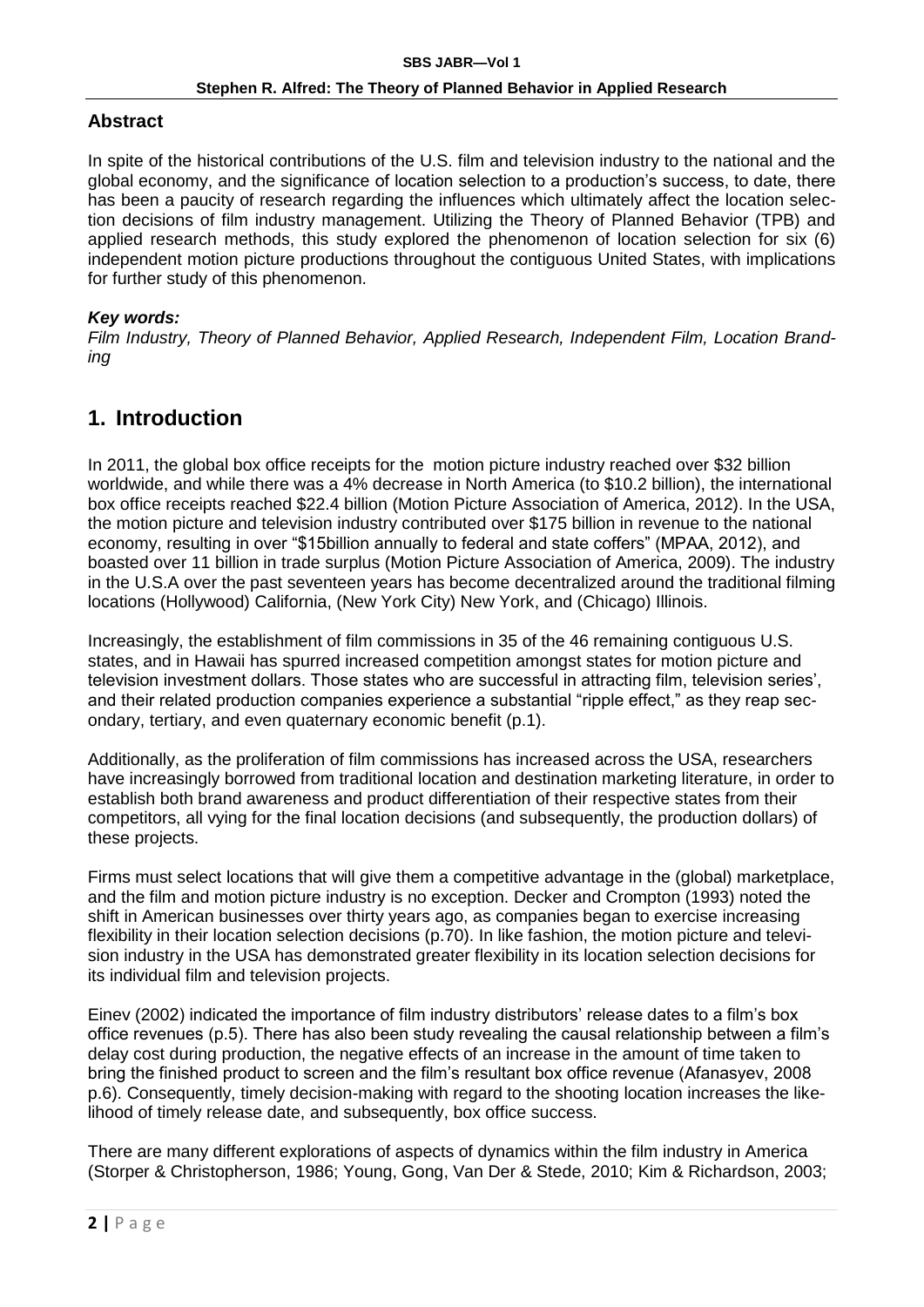Hennig-Thurau, Houston, & Sridhar, 2006; Pope, 2008; Scott, 1986, 1998, 2002). Theories regarding agglomeration economies (Scott, 2002; Pope, 2008), have also been explored. Both marketing/sales (Afanasyev, 2008; Hennig-Thurau et al, 2006; Einev, 2002; Eliashberg, Jonker, Sawhney, & Wierenga, 2000) and the industry's historical progression from vertical integration to flexible specialization (post-fordist models) have also proved valuable.

# **2. Initial Review of Literature**

In spite of the extensive literature devoted to the artistic, marketing, and sales aspects of the film industry in the USA, there has not been extensive peer-reviewed literature which examined the management decision-making aspects of location selection in the filmmaking production process. The exception to this dilemma can be found in Alfred & Lambert (2012). The location selection decision is a management function which is critical to both the feasibility of producing a film, and to the financial success of the film.

The vertical disintegration of the film industry (Einev, 2002, p.5) with what has been referred to as "satellite locations" (Scott, 2002, p. 965), and the ever-growing states' film commissions around the USA has resulted in the expansion of the industry into other states (i.e., outside of the traditional locations: Hollywood, CA, Chicago, Il. and New York, NY), revitalizing local economies, and in many cases (as in Louisiana, Georgia, and New Mexico) fostering economic "rebirth". Over the course of the literature review, one theory emerged which would drive the theoretical construct of the study –-The Theory of Planned Behavior: Ajzen, 1991).

# **3. The Theory of Planned Behavior**

The location selection decision of management in the film industry results in a sequence of planned or intended behaviors, as management embarks upon producing a film project. As intention precedes action, the antecedents to this location selection are the critical components in this decision-making process. Consequently, Ajzen's (1985) Theory of Planned Behavior (TPB) is an essential construct in the examination of the location selection decision phenomena.

The Theory of Planned Behavior (TPB) is the product of Fishbein & Ajzen's (1975) seminal work: the theory of Reasoned Action (TRA), plus "goal directed behaviors over which an individual has only limited volitional control" (Ajzen, p.12).

This theory is comprised of attitude toward the behavior (behavioral beliefs), subjective norm (normative beliefs), and perceived and actual behavioral control (control beliefs). It is believed that these three constructs are the antecedents to the intention, which precludes the behavior.

The first predictor is the attitude toward the behavior and refers to the degree to which a person has a favorable or unfavorable evaluation or appraisal (Ajzen, 1991, p. 188). Within the context of the location selection decision-making process, attitude can be affected by Word-of Mouth (WOM) behaviors, or by management's previous production experiences in a particular state. The second predictor is a social factor termed subjective norm, which refers to the perceived social pressure to perform or not to perform the behavior (Ajzen, 1991, p. 188).

An example of subjective norm could be pressure from investors or the studio to film in a certain location due to costs, or refusal to film in a location due to public pressures (e.g., public protests). The third predictor of intention is the degree of perceived (or actual) behavioral control (Ajzen, 1991, p. 188). This is the degree of the perception of ease or difficulty of performing the behavior and according to Ajzen (1991) it is" assumed to reflect past experience" (p.188). Some examples of this antecedent in the location selection decision-making process could be prior instances of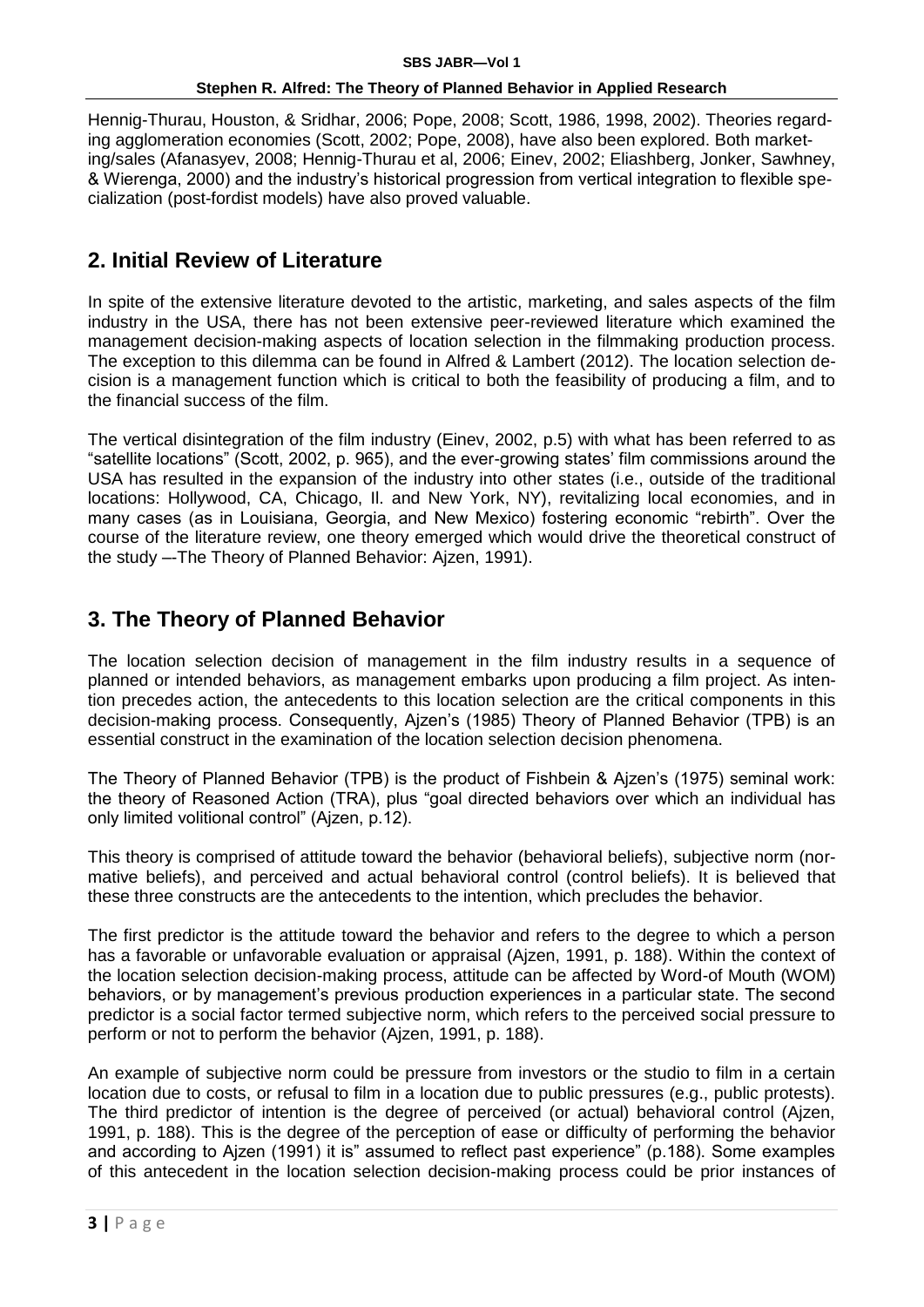positive working relationships within a given state, or perceptions of advantage of filming in one state (versus other potential locations).

Conversely, anticipated impediments (e.g., finding experienced local crew in a particular state/location) and obstacles (e.g., securing permits, logistical challenges) also affect perceived or actual behavioral control. These predictors or antecedents work together (there are instances where one or two of the three components factors more prominently) to determine intent, the resultant of which is behavior.

# **4. Methodology: Applied Research in the Film Industry**

Through immersion (action) research, the researcher became involved in one Hollywood (California, USA) film and television producer's business for over three and a half years.

From this vantage point, the researcher moved along the immersion continuum, from a position of "omnipotent observer" at the study's inception, to a position of "full reflexivity," where the responses "represented the voices of those who shared the experience and no one voice was privileged" (Riley & Love, 2000, p. 173).

In the development component of the filmmaking process, the researcher was privy to and participated in discussions regarding locations. Issues of script, proposed budget, tax incentive programs, Word-of-Mouth (WOM) within the industry, and prior professional relationships were discussed. Lambert (2009) used this approach to gain familiarity with the business of law firms in the USA.

Concerning action research techniques, Lambert (2009) maintains: "action research techniques allowed the researcher to immerse within the specific domain of the business" (p. 3). Similar positions on the validity of action research techniques are found evident in Coghlan (2004), Baker (2000), Susman and Evered (1978), and Sadler and Barry (1968).

# **5. Propositions Emerging from the Literature**

Based upon the theory of planned behavior (TPB), three basic propositions emerged from the literature: (1) Attitude will influence the location selection decision; (2) Subjective Norm will influence the location selection decision; (3) Perceived (or Actual) Behavioral Control will influence the location selection decision. Subsequent survey instrument questions supported either (or in some cases all) of the propositions suggested.

# **6. Case Studies**

Drawing heavily upon TPB, (and due to the exploratory nature of the study), the researcher developed six (6) case studies from film projects in various stages of production.

Each film was treated as its own case study, in accordance with each projects' registration with the secretary of state's office as limited liability company (LLC). Of note, Hedges (1985) asserted, "In practice four to six groups…form a reasonable minimum (number of case studies) for a serious project" (pp. 76-77).

This phase of the study was operationalized through the deployment of an open-ended testing measurement instrument, comprised of seventeen questions. The three propositions which emerged from the literature review were the basis of the instrument. The phenomena were exam-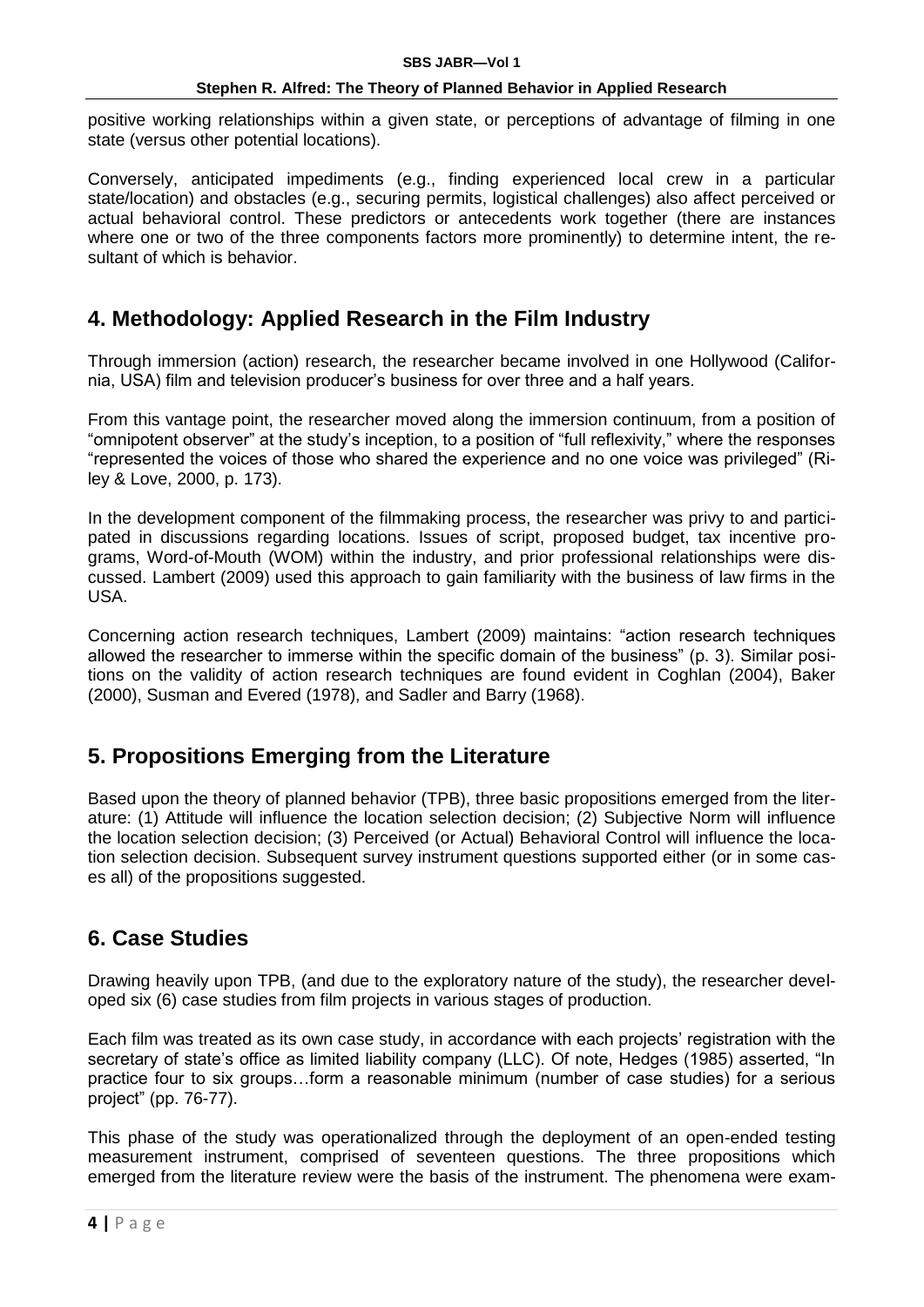ined throughout the researcher's three and a half year experience with one motion picture and television production company.

### **6.1 Case 1**

As an assistant to the producer, the researcher worked on development of a horror film, to be produced in Louisiana. Reportedly, the script was developed with New Orleans/Louisiana supernatural lore as the backdrop for the project. It is important to note that Louisiana was the production's first (and only) location consideration.

The (below-the-line) crew, who once lived in Hollywood, had now moved to Louisiana due to the industry's success. Additionally, native Louisianans served in key crew positions. Of note, there are cases in which location selection affects the below-the-line crew (electricians, carpenters, etc.) in instances where a state may not possess sufficient numbers of experienced crew. One consequence of bringing in below-the-line crew from other states is that it may substantially increase production (budget) costs. When budgets are (more than) adequate, hiring outside of the selected state becomes less of a (financial) concern. In this case, hiring experienced crew was simpler after the location selection decision. Additionally, the availability of local talent afforded the production the opportunity to cast some principal roles with local actors.

The low-budget status of the film resulted in the producer wearing many hats over the course of the production process. Both producer and director worked on additional locations for filming finally deciding on a small town—approximately 75 miles west of New Orleans.

The producer's familiarity with the small town and its people resulted in the production using familyowned properties as shooting locations. The town's administrators were eager to provide services (permits, accommodations, etc.) for the film in order to make the production as welcome as possible. The producer indicated that prior professional and personal relationships, infrastructure, and available crew were all advantages to filming in Louisiana. However, the film did not meet the minimum requirements for tax credit consideration, due to its low-budget status.

### **6.2 Case 2**

Principal cast and location considerations were labored over for years, as investor groups would change back and forth, each group (or individual) having specific interests regarding stars and prospective locations.

Besides Louisiana, Georgia, Michigan, Puerto Rico, and Canada were other possible locations. Some prospective investors applied pressure upon the production company to select specific states to ensure the highest returns in the shortest amount of time. Some investors even threatened to destroy the project, due to the amount of pressure they were placing on the production team to choose their state in which to shoot the film. In the end, factors which resulted in the selection of Louisiana included, but were not limited to: the script (post-Katrina New Orleans); the availability of experienced below-the-line crew; experienced local talent; experienced local crew; tax incentives and infrastructure.

### **6.3 Case 3**

Case 3 was a hip-hop, love story, set in New York City. The film was initially intended for release on the small screen, as a Movie of the Week (MOW). However, both the producers and the investors determined to turn this "MOW" into a feature film, with a \$4 million dollar (U.S.) budget.

A Veteran director was tapped to helm the project, and the production secured a major feature film and television actor to star. Additionally, the script played an essential role in the eventual location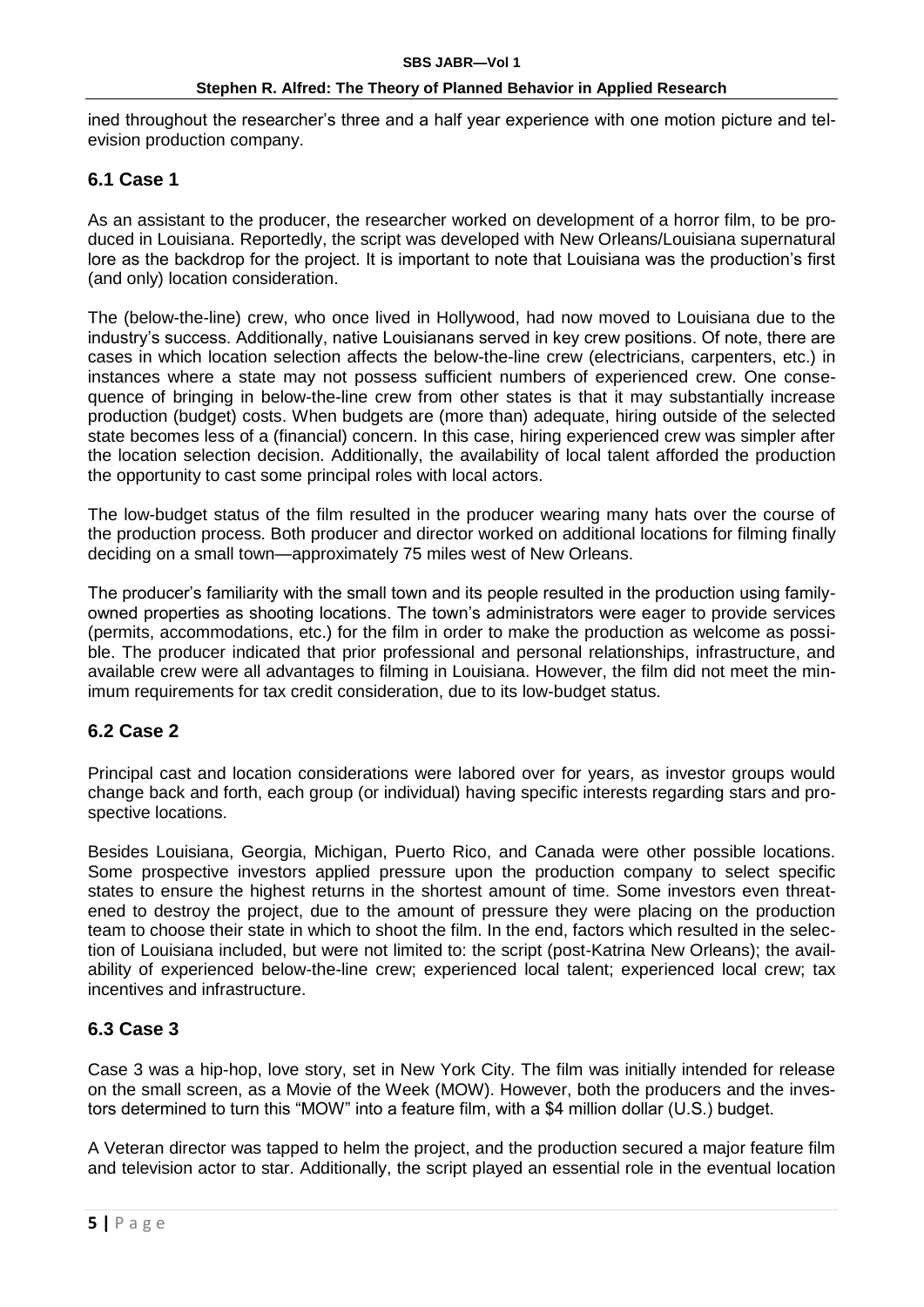selection. Rap music (hip-hop) in the 1980's was central to the plot of this film and as such, this uniquely New York "born-and-bread music" played an essential "character" in the film. The added importance of various iconographic locations in New York City (i.e., NYU and Washington Square Park) further cemented New York as the location of choice.

The writer/producer, with an extensive resume, in stage, television, and film was also known to refer locations to colleagues in the industry, based on his positive experiences (he also noted that he was frequently referred by others).

The ease with which he had filmed other projects in New York and in New Jersey, and the relationships he had formed with cast, crew, and staff made him reasonably confident about the feasibility of filming the project in New York.

It was common knowledge in the industry that New York City's below-the-line personnel had been second in number only to Hollywood, California. The Mayor's Office of Film, Theatre, and Broadcasting's (MOFTB) also offered tax credits of 30% on production expenditures (MOTFB, 2012).

The production team could have chosen from amongst a number of states with more competitive tax incentive packages. However, the production team believed that the script and the authenticity of the locations called for filming in New York. As hip-hop officiandos, the target market for this film (urban, African-Americans and Whites ages 12 to 45, 53% male and 47% female, 35% collegeeducated) would not consider the film to be "authentic" if an alternate location was chosen.

### **6.4 Case 4**

The film in question was an adaptation of a William Shakespeare classic, set in post-hurricane Katrina, New Orleans. With an Academy award-nominated actor to co-produce and star in the film and with an ensemble cast of veteran actors, the film was believed to be a great artistic and financial success. The film would go through multiple prospective investor groups, with each group seeking potential financial advantages from specific states they had "targeted" for filming. Location had no measurable impact upon casting— the selection of Louisiana was based upon: the script and the technical and logistical advantages found by filming in Louisiana. The state of Michigan offered higher tax credits, but it was clear that the tax incentives would be secondary to artistic and to infrastructural benefits of selecting Louisiana. Additionally, Louisiana would still qualify the production for the state's tax credit incentives, based upon the film's \$8.5 million production budget.

### **6.5 Case 5**

There would be numerous changes in investment groups for Case 5, but only three considerations for film locations. Los Angeles (California) was originally pegged by the writer as the place to film; however, the producer had a number of films slated for filming in Louisiana at that time. Because Jazz music was central to the script of the film, and because New Orleans (Louisiana) was well known for its reputation as the birthplace of Jazz, the producer initially felt that Louisiana might be the best choice for the film.

However, the numerous changes in prospective investors directly impacted the location selection decision. In this case, one of the investors proposed (Detroit) Michigan as the best location. Investors were interested in recovering a portion of their initial investment before the sale of the film. With the state of Michigan's 42% tax incentive rebate program, and a provision whereby the production could take advantage of a 30% wage and salaries expense credit "for below-the-line crew members hired from outside the state who do not make up the creative talent of the production" (Miller & Adulkadri, 2009, p.1), Michigan was seen as a more (financially) rewarding prospect.

The location was not considered to be an essential element of the story, because the plotline and the relational dynamic (elements considered distinct from the musical elements of the film) be-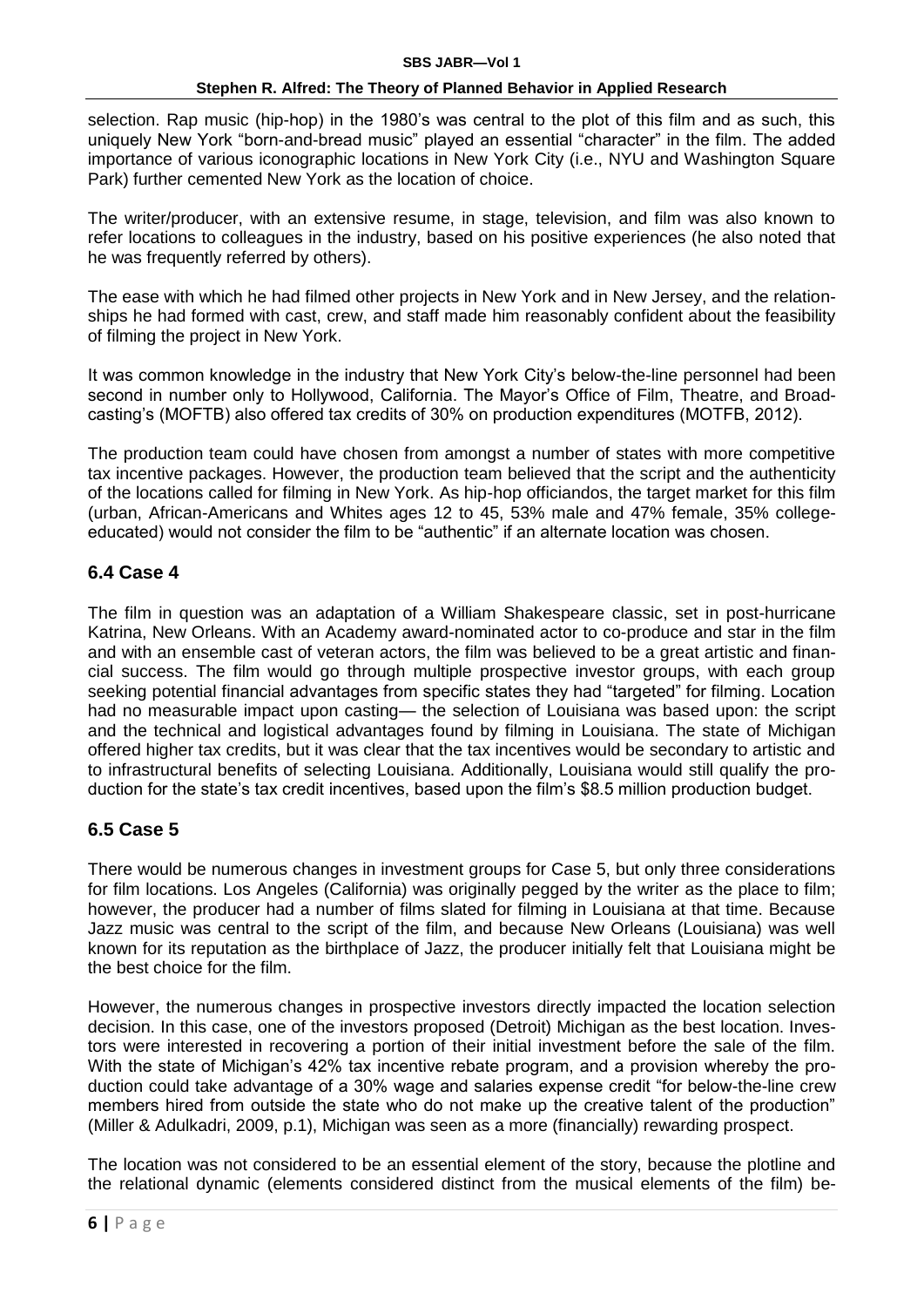tween the lead characters were not grounded in a specific "place." Relationship was also an important factor, due to the trust amongst those involved in the location selection process (producer, location scout, and production manager). Referral to locations where there had been positive experiences was common practice and it was believed that there were advantages in filming where there was familiarity with the local professionals and the infrastructure. Tax credits were considered important due to the investor's ability to recoup a percentage of the investment within a shorter timeframe.

### **6.6 Case 6**

Case 6 was a biography about a renowned pastor, and his rise to notoriety through serving the Houston's inner-city community.

However, the production team determined that the tax incentives in Louisiana and prior productions in Louisiana meant that principal photography would be done in (New Orleans) Louisiana. It is important to note that the respondent indicated location was not central to the story. Location was noted to have a direct affect upon the composition of available local crew. She added that her crews were always combination of local and out-of-state personnel. She maintained that the local casting potential was plentiful, so that casting based on (this) location did not pose a significant concern.

The producer also maintained that there were relational dynamics which influenced the final location selection decision. This producer wore multiple "hats" in the production team, and as a result, was required to utilize prior professional relationships in order to address technical and logistical challenges in the production. Trust was noted as a key factor in these relationships, and Word-of Mouth (WOM) behaviors were noted as a normal part of this producer's relationships with fellow producers and directors, when considering locations. The producer also indicated that Louisiana's tax and infrastructural investment incentives were highly competitive and that prior relationships and Louisiana's support for productions would result in lower operating costs.

# **7. Analysis of the Data**

The impressive achievement of SEZs in Malaysia cannot be separated from the eminent role of The data from the test measurement instrument was gathered and coded according to the case number and corresponding instrument items (See Table 1).

| <u>.</u><br>-------- |                 |                      |                         |                         |                   |                 |                 |                         |               |  |
|----------------------|-----------------|----------------------|-------------------------|-------------------------|-------------------|-----------------|-----------------|-------------------------|---------------|--|
|                      | <b>What was</b> | How did your         | Did you ever            | Do you agree/           | Do you believe    | Why did         | When you film   | Does the                | In our        |  |
|                      | your first      | intention to use the | consider                | disagree with           | location          | <b>VOU</b>      | do              | availability            | opinion.      |  |
|                      | choice of       | location indicated   | alternate               | this statement:         | selection affects | ultimately      | you plan to     | of                      | is qualified/ |  |
|                      | location        | above affect         | locations               | "location               | the local casting | settle on       | <b>USA</b>      | experienced             | experienced   |  |
|                      | (city/state)    | planning in the pre  | (cities/states)         | selection               | decisions, or     |                 | available local | local crew              | local crew    |  |
|                      | in.             | production phase     | in which to             | affects                 | does casting      | (location)?     | arew, or do     | affect your             | easy          |  |
|                      | order) to       | (location            | shoot the               | the                     | affect the        |                 | vou             | location                | to find once  |  |
|                      | this film       | management/          | production              | composition             | location          |                 | bring a         | decision?               | you've        |  |
|                      | (pilot/         | infrastructure)?     | (film/pilot/            | of below-the-           | selection         |                 | significant     |                         | made          |  |
|                      | series)?        |                      | series                  | line                    |                   |                 | amount of       |                         | <b>VOUI</b>   |  |
|                      |                 |                      |                         | arew"                   |                   |                 | vour            |                         | location      |  |
|                      |                 |                      |                         |                         |                   |                 | crew from out   |                         | selection?    |  |
|                      |                 |                      |                         |                         |                   |                 | of<br>state?    |                         |               |  |
|                      |                 |                      |                         |                         |                   |                 |                 |                         |               |  |
| <b>Questions</b>     | 1               | 2                    | 3                       | 4                       | 5                 | 6               |                 | 8                       | 9             |  |
| Case 1               | А               | <b>INF/C</b>         | N                       | v                       | L <sub>CS</sub>   | <b>AE</b>       | в               | <b>BD</b>               | Y             |  |
| Case 2               | А               | <b>INF/C</b>         | $\overline{\mathsf{v}}$ | v                       | <b>LICS</b>       | <b>S/AE/INF</b> | в               | N                       | Ν             |  |
| Case 3               | А               | <b>INF/C</b>         | Ν                       | v                       | <b>L/CS</b>       | <b>S/AE</b>     | LC              | N                       | v             |  |
|                      |                 |                      |                         |                         |                   |                 |                 |                         |               |  |
| Case 4               | <b>ALT</b>      | <b>INF/C</b>         | Y                       | Y                       | L/BD              | AE              | в               | v                       | N             |  |
| Case 5               | <b>ALT</b>      | <b>INF/OS/LC</b>     | $\overline{\mathbf{v}}$ | $\overline{\mathbf{v}}$ | <b>LICS</b>       | <b>TX/AE</b>    | в               | $\overline{\mathsf{v}}$ | N             |  |
| Case 6               | А               | U                    | N                       | Ν                       | <b>L/CS</b>       | <b>S/AE</b>     | <b>LC</b>       | $\overline{\mathsf{v}}$ | Y             |  |
|                      | 75% A           | 83% INF              | 50% Y                   | 83% Y                   | 83%L              | 100% AE         | 75% B           | 50% Y                   | 50% Y         |  |
|                      |                 |                      |                         |                         |                   |                 |                 |                         |               |  |

**Table 1: Breakdown of Survey Instrument**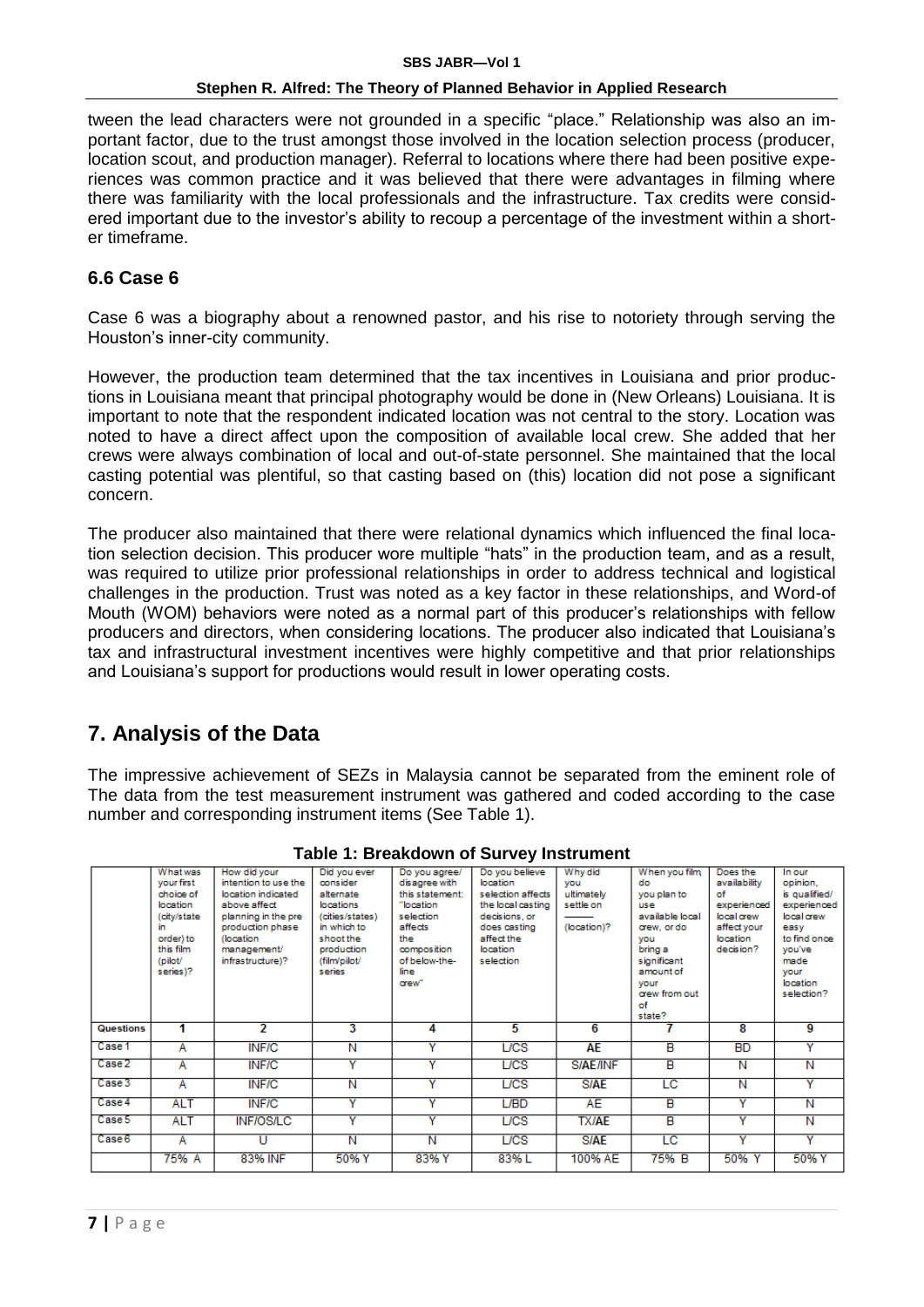#### **SBS JABR—Vol 1**

|           | Do you<br>agree/                                                         | Do you agree with<br>this                                                                                                                                                                     | What role does<br>"trust" and                                                                                                                   | Do you refer<br>colleagues in                                                             | Have you ever<br>returned to                                                            | Are there<br>advantages                                                                                                                                 | Do you agree/<br>disagree with                                                            | How important are<br>tax credits.                                                                                         |
|-----------|--------------------------------------------------------------------------|-----------------------------------------------------------------------------------------------------------------------------------------------------------------------------------------------|-------------------------------------------------------------------------------------------------------------------------------------------------|-------------------------------------------------------------------------------------------|-----------------------------------------------------------------------------------------|---------------------------------------------------------------------------------------------------------------------------------------------------------|-------------------------------------------------------------------------------------------|---------------------------------------------------------------------------------------------------------------------------|
|           | disagree<br>with this<br>statement<br>"Location<br>is central<br>story"? | statement: "If I like<br>location, no matter<br>what<br>the tax incentives/<br>operational costs,<br>infrastructure or any<br>other<br>considerations.<br>then I'll choose that<br>location"? | confidence in<br>vour<br>location scout<br>and<br>production<br>manager's<br>decision<br>making play in<br>our<br><b>Incation</b><br>selection? | the industry to<br>states where<br>you have had<br>positive<br>production<br>experiences? | film<br>productions in<br>cities/states<br>where you've<br>had positive<br>experiences? | to<br>filming in an<br>area<br>where you're<br>familiar with<br>the<br>infrastructure<br>the<br>services and<br>prior<br>professional<br>relationships? | this statement:<br>"relationship<br>influences my<br>location<br>selection<br>decisions"? | infrastructural<br>investment<br>incentives and/or<br>local operating<br>costs to your<br>location selection<br>decision? |
|           |                                                                          |                                                                                                                                                                                               |                                                                                                                                                 |                                                                                           |                                                                                         |                                                                                                                                                         |                                                                                           |                                                                                                                           |
| Questions | 10                                                                       | 11                                                                                                                                                                                            | 12                                                                                                                                              | 13                                                                                        | 14                                                                                      | 15                                                                                                                                                      | 16                                                                                        | 17                                                                                                                        |
| Case 1    | v                                                                        | <b>BD</b>                                                                                                                                                                                     | N/A                                                                                                                                             | Y                                                                                         | v                                                                                       | Y                                                                                                                                                       | Y                                                                                         | <b>BD</b>                                                                                                                 |
| Case 2    | $\checkmark$                                                             | <b>BD</b>                                                                                                                                                                                     | N/A                                                                                                                                             | v                                                                                         |                                                                                         | Y                                                                                                                                                       | $\bar{\mathbf{v}}$                                                                        |                                                                                                                           |
| Case 3    | v                                                                        | v                                                                                                                                                                                             | N/A                                                                                                                                             | Y                                                                                         | v                                                                                       | v                                                                                                                                                       | Y                                                                                         |                                                                                                                           |
| Case 4    | N                                                                        | N                                                                                                                                                                                             | N                                                                                                                                               | Y                                                                                         | Ÿ                                                                                       | Y                                                                                                                                                       | <b>BD</b>                                                                                 |                                                                                                                           |
| Case 5    | $\overline{\mathsf{N}}$                                                  | Ñ                                                                                                                                                                                             | Ñ                                                                                                                                               | v                                                                                         | $\overline{\mathsf{v}}$                                                                 | v                                                                                                                                                       | <b>BD</b>                                                                                 |                                                                                                                           |
| Case 6    | v                                                                        | Ν                                                                                                                                                                                             |                                                                                                                                                 | v                                                                                         |                                                                                         | v                                                                                                                                                       | <b>BD</b>                                                                                 |                                                                                                                           |

#### **Stephen R. Alfred: The Theory of Planned Behavior in Applied Research**

With the unit of analysis determined to be the location selection decision, and the antecedents to intention/behavior: Attitude, Subjective Norm, and Perceptions of (Actual) Behavioral Control, the data shown in Table 2 shows the relationship between the questions of the survey instrument, and their corresponding propositions.

Due to the reciprocal nature of antecedents in TPB, there is some measure of overlap amongst survey instrument questions and antecedents. Figure 1 presents an adaptation of Ajzen's (2006) model of TPB, with survey instrument questions indicated to depict the relationship between the questions and the antecedents to the location selection decision.

#### **Table 2: Breakdown of Survey Instrument: Questions 10 thru 17**

| <b>QUESTIONS</b><br>1, 2, 3, 5, 6, 7, 8, 9, 10, 12, 13, 14, 16 | <b>PROPOSITIONS</b> | <b>ATTITUDE</b>                                                | 55/78 | 70.51% | <b>INFLUENCES</b>          |
|----------------------------------------------------------------|---------------------|----------------------------------------------------------------|-------|--------|----------------------------|
| 12, 13, 14, 15, 16                                             | 2                   | <b>SUBJECTIVE</b><br><b>NORM</b>                               | 24/30 | 80.00% | <b>STRONGLY INFLUENCES</b> |
| 4,5,7,,8,9,11,14,15,17                                         | 3                   | <b>PERCEPTIONS OF</b><br><b>BEHAVIORAL</b><br><b>ADVANTAGE</b> | 40/54 | 74.07  | <b>INFLUENCES</b>          |

### **Figure 1: The Theory of Planned Behavior & Survey Instrument Questions**

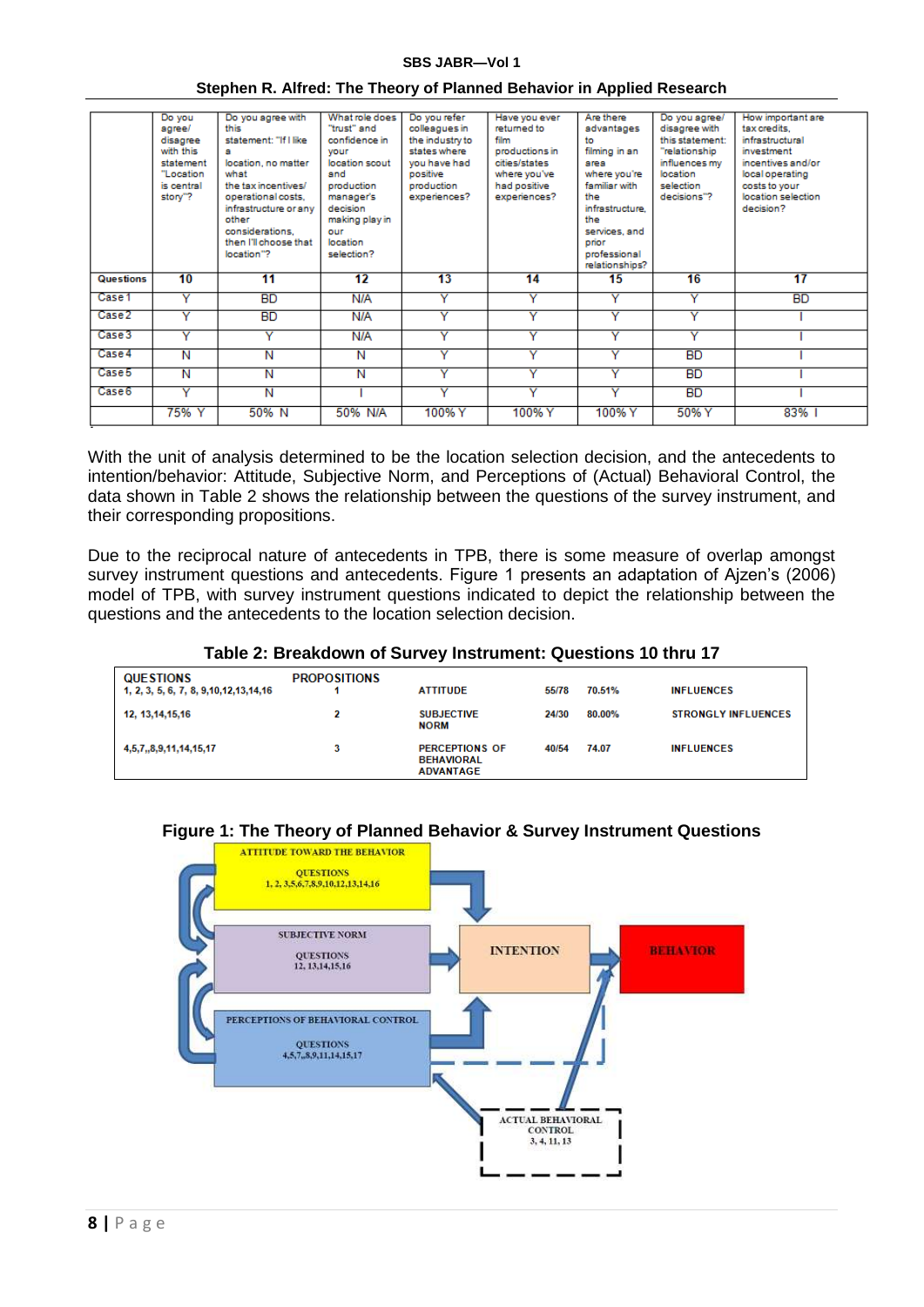### **PROPOSITION 1:**

Attitude will influence the location selection decision 70.51% INFLUENCES— ACCEPTED. All but three of the survey instrument questions had some affect upon attitude. Respondents gave strong indications that location, crew, casting, infrastructure, tax incentives, relationship, etc. affected their attitude toward selecting a given state.

### **PROPOSITION 2:**

Subjective Norm will influence the location selection decision. 80.00% STRONGLY INFLUENCES — ACCEPTED. While corresponding to less survey instrument questions than propositions 1 and 3, subjective norm was found to have the highest response rate of the three, at 80.00%. Ajzen (1985) noted subjective norm is directly affected by relationship, and as such, three of five of the questions in this area had a 100% response rate in the affirmative.

### **PROPOSITION 3:**

Perceived (or Actual) Behavioral Control will influence the location selection decision. 74.07% IN-FLUENCES— ACCEPTED. Over half of the survey instrument questions corresponded to perceptions of behavioral control (or actual behavioral control). Perceptions of advantage from selecting a given location were believed to be driven by the relational factors of respondents, as well as by infrastructural factors, such as local crew, local cast, and the expectation of return business.

# **8. Summary of the Research**

Six case studies were developed, based on internal research through three and a half years working experience with a Los Angeles-based film and television production company (action research). A comprehensive analysis of the data gathered from the testing measurement instrument was completed.

For decades, the motion picture (film) and television industry in the United States has been a primary participant in a multi-billion dollar global film industry. Over the years, other countries (e.g., France, England, India, China, and Korea) have either established or further developed significant film and television production industries which continue to make their mark on a global scale as well. These are but a few of the reasons for having given the subject of location (brand) selection serious academic examination.

The study of the decision-making process of film industry managers (in the U.S.A.), considering locations for their productions is a critical, yet heretofore, under-studied phenomenon. By recognizing the benefit this study to the film industry in the U.S.A. (and the global film industry), to state and local governments, and to academia, this research has given context and definition to the process, with implications for further study. The evaluation of the initial findings indicated that the Theory of Planned Behavior: attitude, perceptions (or actual) behavioral control, and subjective norm are all antecedents which hold relevance within the context of the film industry location selection, and as such, deserve further examination.

# **9. Conclusion**

This exploratory study sought to utilize an applied research approach to considering the role of the theory of planned behavior (TPB) in the location selection decision processes of motion picture industry management. The researcher's experiences in production and product development for an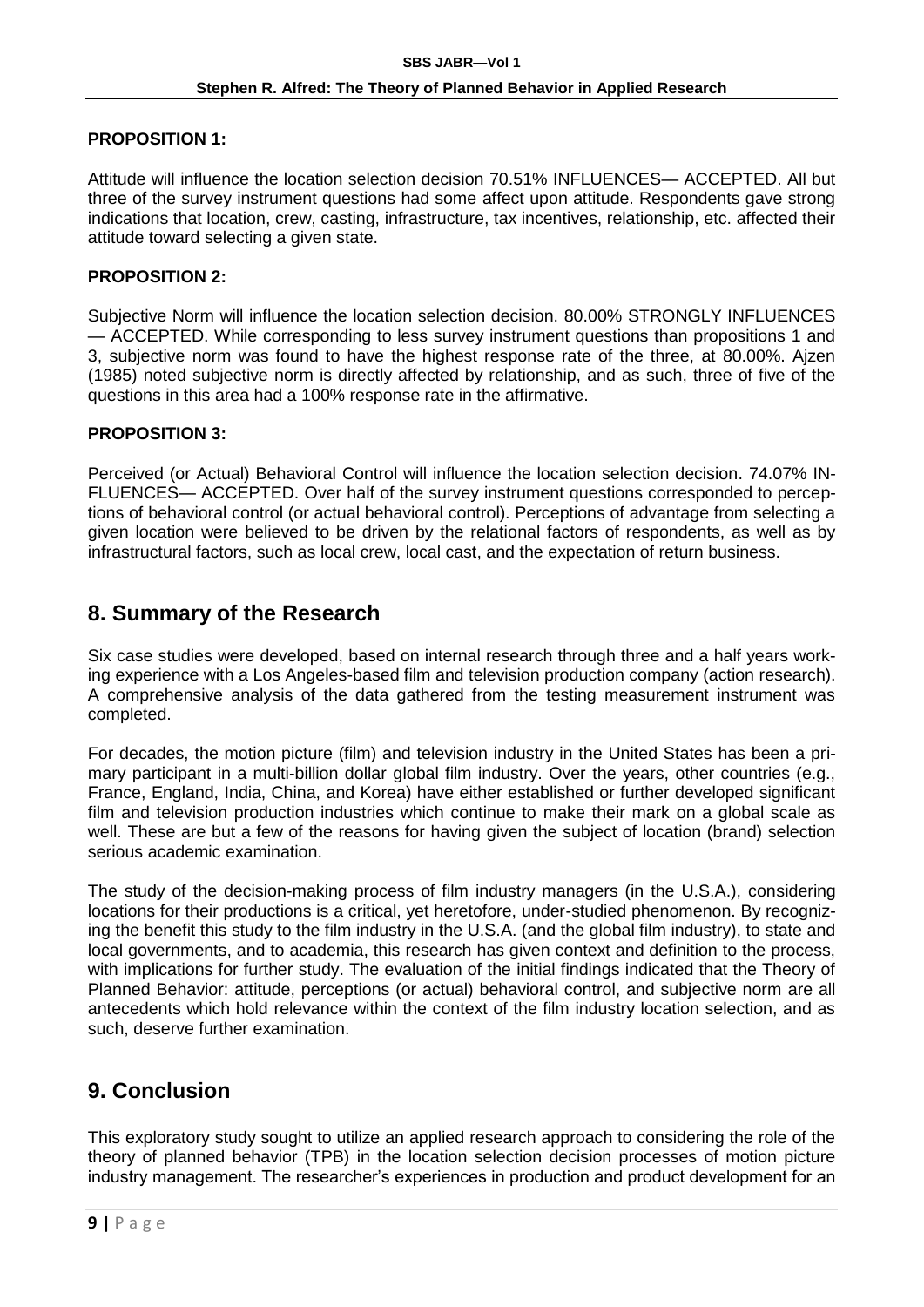independent film production company provided the platform for the examination of this phenomenon.

The results of this study make the case for further exploration of theories like the theory of planned behavior (TPB), and the degree to which this theory influences location selection behavior. Further qualitative study could expand the case study model, to incorporate more cases. More in-depth examination of the dynamic nature of attitude, subjective norm, and perceptions of control by film industry managers could be brought to the fore. Alternatively, the nature of the research could be examined from a positivist paradigm, with data analyzed from a quantitative standpoint. The survey instrument could be reformatted (e.g., Likert-scale format) and a sample size generated to the extent that a "different" focus may be brought to the phenomena in question.

Management practitioners may find this study intriguing, due to the paucity of research regarding the location selection decision-making of film industry managers.

Given the importance of the motion picture and television industry in the USA, and the significance of this industry to the global film industry, this type of study does not go without merit.

Finally, the global film industry, with its substantial growth in recent years, prompts the significance of this study (and its potential for generalizability). Increasingly, investors in the motion picture and television industry are not necessarily from the countries which produce the content (or the state in which the film is being shot). As such, these, and other economic factors are causing increased competition for film investment dollars by competing departments of economic development, and their respective film commissions around the world.

The existence of the Association of Film Commissioners, International (AFCI) is but one example of the preeminence of the film industry in the global marketplace, and the extent to which this particular type of location marketing can affect a countries' bottom-line. With preexisting examples of "economic rebirths" in US states such as Louisiana, Georgia, and New Mexico, there may be an impetus for developing countries (who may not have embarked upon this course of action as yet) to act in like fashion.

# **References**

Afanasyev, M. [2008] Essays on time sensitive markets. Retrieved from ProQuest Digital Dissertations (AAT 3343556)

Ajzen, I. [1985]. From intentions to actions: A theory of planned behavior. In J. Beckmann, & J. Kuhl (Eds.), Action control: From cognition to behavior. (11-39). New York: Springer Verlag.

Ajzen, I. [1991]. The theory of planned behavior. Organizational Behavior and Human Decision Processes. (50); 179-211 Retrieved July 1, 2012 from the world wide web: http://www.cas.hse.ru/data/816/479/1225/Oct%2019%20Cited%20%231%20Manage%20THE%20 THEORY%20OF%20PLANNED%20BEHAVIOR.pdf

Alfred, S. R. & Lambert, J. T. [2012] Management factors influencing location selection decisions of independent filmmakers: An exploratory case study. Systemic Practice in Action research. DOI: 10.1007/s11213-011-9225-. Retrieved July 1, 2012 from the world wide web: http://www.springerlink.com/content/j560x12r1m6662u3/?MUD=MP

Baker, C. R. [2000]. Toward the increased use of action research in accounting information systems. Accounting Forum 24(4), 366-378. Retrieved from the world-wide web: http://onlinelibrary.wiley.com/doi/10.1111/ 1467-6303.00046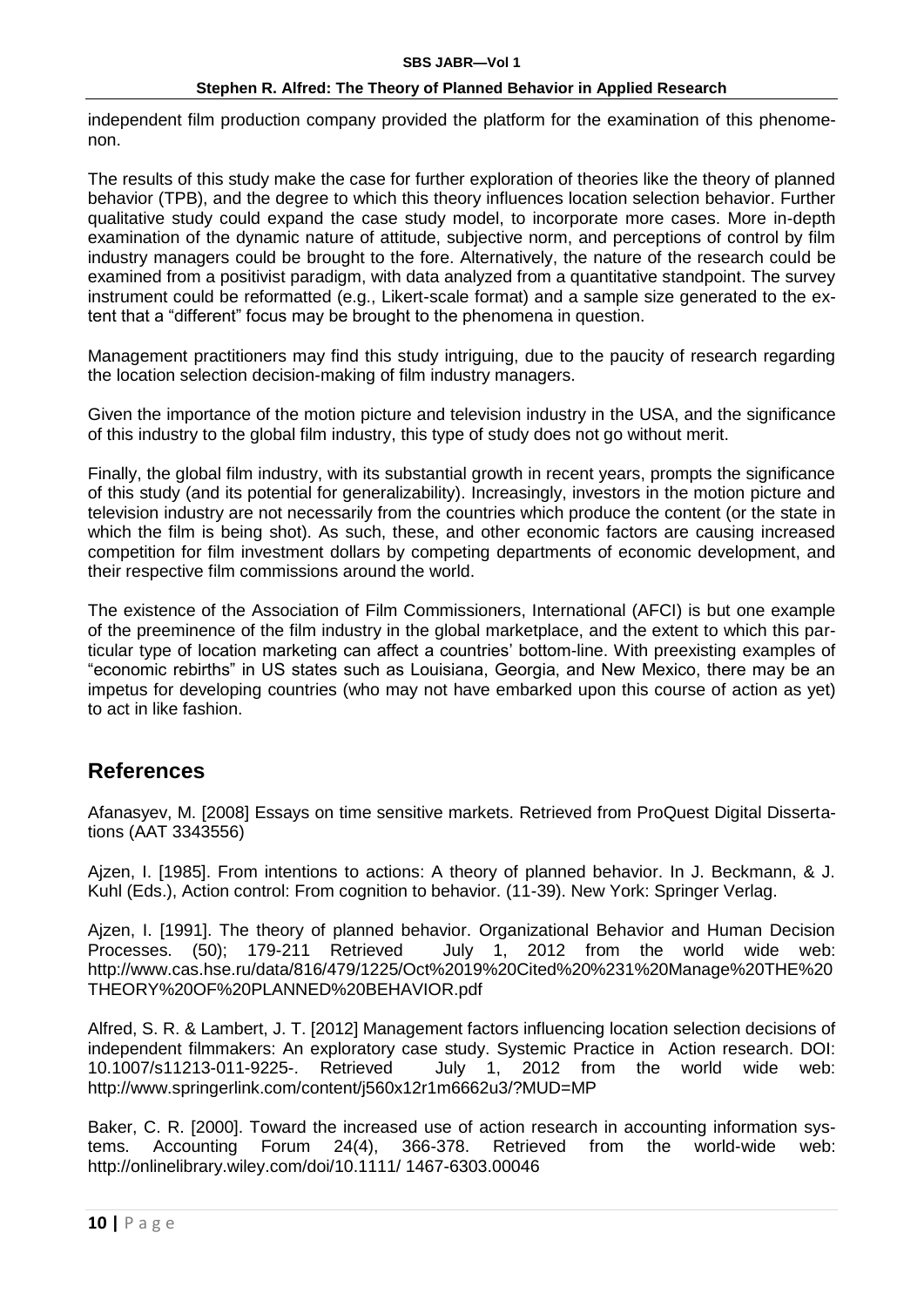Coghlan, D. [2004] Action research in the academy: why and whither? Reflections on the changing nature of research. Irish Journal of Management. 25(2):1–10. Retrieved July 23, 2009, from Business Source Complete Database

Decker, J. M. & Crompton, J. L. [1993]. Attracting footloose companies: An investigation of the business location decision process. Journal of Professional Services Marketing. 9(1): 69-94. Retrieved July 1, 2012 from the world wide web: http://agrilife.org/cromptonrpts/files/2011/06/2\_8\_14.pdf

Einev, L. [2002]. Seasonality and competition in time: an empirical analysis of Release date decisions in the u.s. Motion picture industry. Retrieved July 1, 2012 from the world wide web: http://www.stanford.edu/~leinav/Release\_Dates.pdf

Eliashberg, J., Jonker, J. J., Sawhney, M.S., & Wierenga, B. [2000]. MOVIEMOD: An implementable decision support system for pre-release market evaluation of motion pictures. Marketing Science 19(3); 226-243. Retrieved February 25, 2010 from Jstor Database: http://www.jstor.org/pss/193187

Fishbein, M. & Ajzen, I [1975] Belief, attitude, intention, and behavior: An introduction to theory and research. Reading, MA: Addison-Wesley.

Hennig-Thurau, T., Houston, M.B., & Sridhar, S. [2006] Can good marketing carry a bad product? Evidence from the motion picture industry. Marketing Letters, 17 205-217. Retrieved February 25, 2010 from the world-wide web: http://www.uni- weimar.de/medien/marketing/l/filebrowser/files/Hennig-Thurau\_Houston\_Sridhar\_ML\_2006.pdf DOI 10.1007/s11002-006-7416-0

Lambert, J. T. [2009]. Pursuit of the elusive antecedents: Action research unveils factors influencing technology adoption by small law firms. Retrieved February 25, 2010 from EBSCOhost: http://web.ebscohost.com.ezproxy.apollolibrary.com/ehost /pdfviewer /pdfviewer?vid=3&hid=24&sid=aee7ca45-d0e5-47be-ad9d-edb8e05aac5f%40sessionmgr4

Miller, S. & Adulkadri, A. [2009] The economic impact of michigan's motion picture production industry and the michigan motion picture production credit. Center for Economic Analysis, Michigan State University. Retrieved April 28, from the world-wide web: http://129.33.81.41/documents/filmoffice/ MSU\_Economic\_Impact\_Study\_269263\_7.pdf

Motion Picture Association of America [2012]. Theatrical market statistics 2011. Prepared for the Motion Picture Association of America. Hollywood, Ca. Retrieved from the world-wide web: http://www.mpaa.org/Resources/5bec4ac9-a95e-443b-987b-bff6fb5455a9.pdf

O'Leary, M. [2011] Re: request for public comment on the 2011 special 301 out of cycle review of notorious markets. docket no. ustr-2011-0012. Retrieved from the world-wide web: http:// www.mpaa.org/resources/3db6ca69-01dd-41e7-a965-6af0642ba563.pdf

Pihlanto, P. [1994]. The action-oriented approach and case study method in management studies. Scandinacian Journal of Management. 10(4), 369-382. Retrieved from ScienceDirect online database: DOI:10.1016/0956-5221(94)90024-8

Pope, N. [2008]. Beyond hollywood: The social and spatial division of labor in the motion picture industry. (Doctoral dissertation, University of California, Los Angeles, 2008) Retrieved from ProQuest Dissertation Database (7/28/2009).